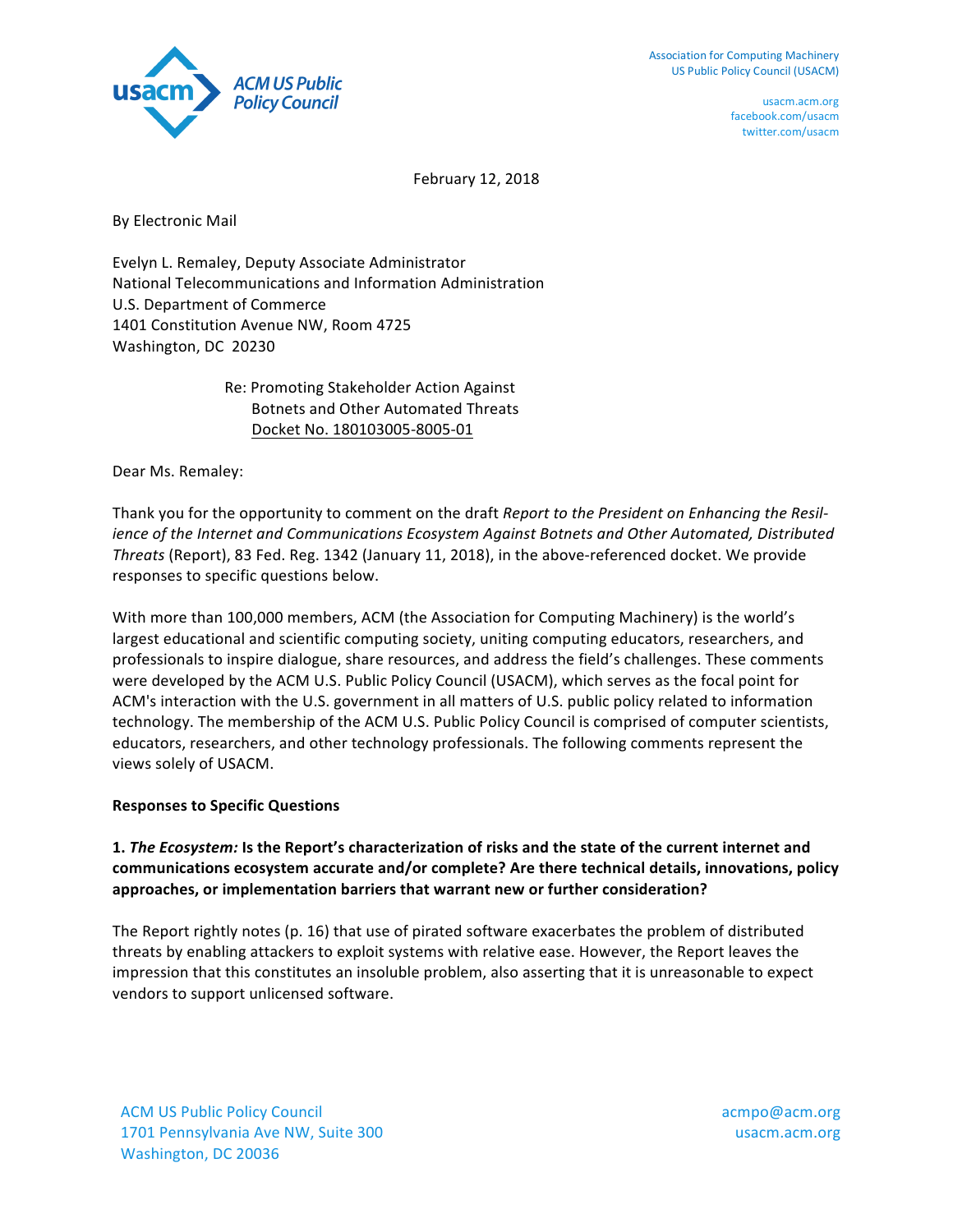

Yet, if the percentages of pirated software cited in the Report are accepted (noting such statistics are open to dispute), the attack surface represented by these systems is so broad that it is simply impossible to address the threat effectively without addressing this specific vector. It is instructive that although for many years Microsoft was the largest victim of illegal copying, it has long had a policy of making security-critical updates available for all copies of Microsoft software whether or not legally obtained.

The legitimate interests of software vendors and those of society must somehow be reconciled so that those running pirated software are not rewarded, while the dangers to society are nonetheless mitigated. Further, this must be accomplished without introducing significant new risks for legitimate users, including ones related to privacy.

Squaring this circle will not be easy. We thus recommend that the Report make clear that it is essential that proven approaches be replicated while innovative approaches are researched and developed. Doing nothing, in our view, is not an option.

## 2. *Goals:* Are the Report's stated goals appropriate for achieving a more resilient ecosystem? Do the actions support the relevant goals? In aggregate, are the actions sufficient to significantly advance the **goals?**

While tools have an undeniably important role to play in reducing software vulnerabilities, we are concerned that the Report presents them as an isolated and independent means of addressing vulnerabilities. Rather, they must be viewed as simply one component of software engineering and as inherently integral to, and interdependent upon, system development life cycles (SDLCs). Consistent development of secure software across different areas of application is broadly a function of a discipline of software engineering that leverages different SDLCs as appropriate.

While the Report does indirectly reflect the importance of SDLC activities (p. 25), it seems to assume that these invariably are purely sequential. There are, however, a wide variety of SDLCs and that fact has important implications for tool selection and use. Tools effective in the context of one SDLC may be less effective in others, and any tool is less effective when its application is not integrated into a software engineering discipline. We urge that the Report explicitly endorse a more holistic approach, one in which tools are mixed and matched to support integrated approaches to engineering secure software.

We are also concerned about the role described in the Report for the National Institute of Standards and Technology (NIST) Cybersecurity Framework (CSF). The objective of developing a CSF profile for Enterprise Distributed Denial of Service (DDoS) Prevention and Mitigation (p. 29), while understandable, appears inconsistent with the nature of such profiles. In practice, CSF profiles tend to be driven by specific missions and domains, not by specific types of threats as the Report suggests. We recommend, therefore, that the Report detail the basis for conceptualizing a CSF profile in this way. Alternatively, we suggest that the use of CSF profiles be repurposed in the Report to support the sector-specific security requirements commendably called for in Action 4.3 (p. 34).

Finally, however inadvertently, minimizing the importance of key issues may result in a concomitant deemphasis on their solutions. Accordingly, we urge a more explicit focus in the Report on three additional issues. Specifically, we recommend: